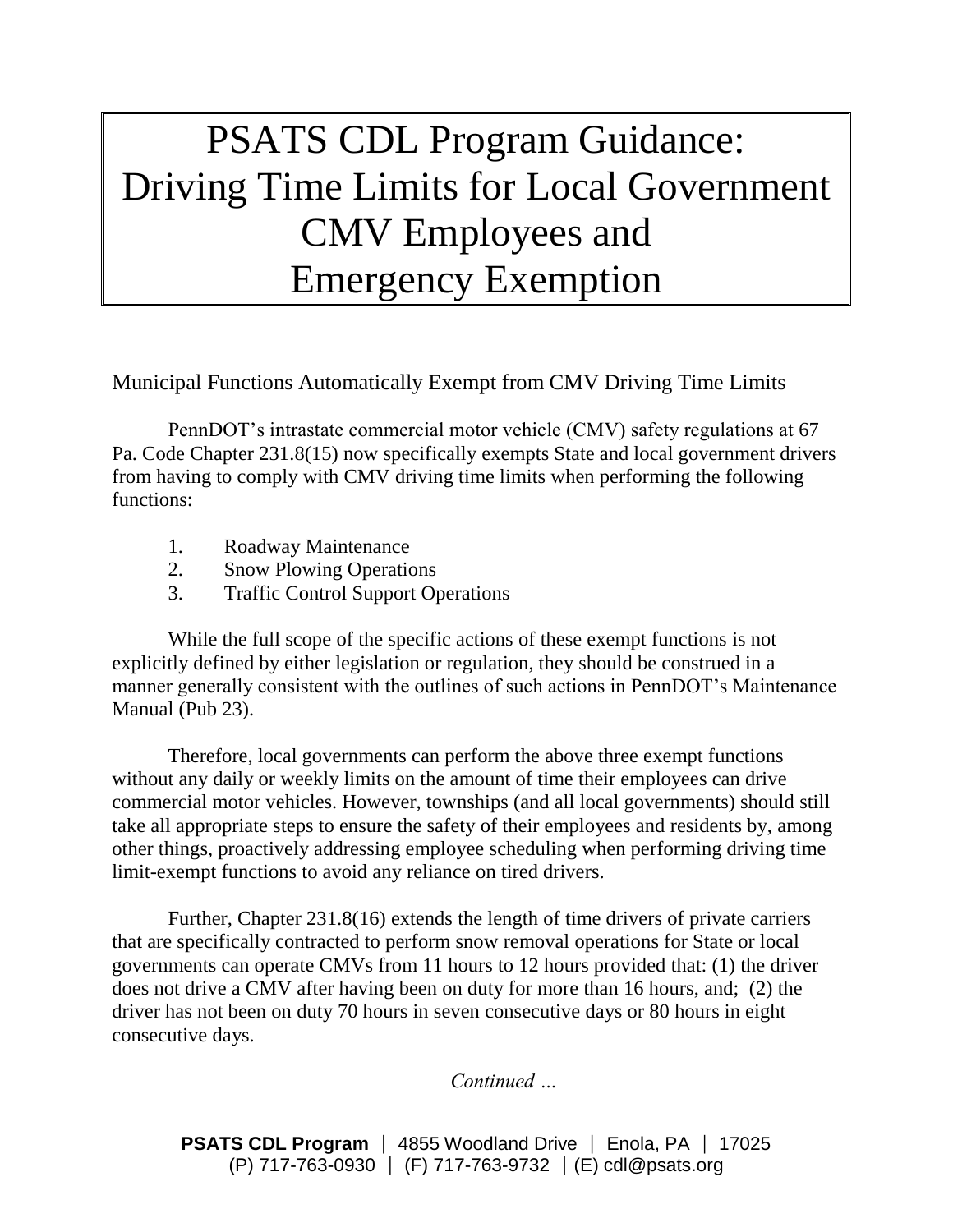## Emergency Authority for Municipal Functions Not Already Exempt from CMV Driving Time Limits

Should a township face an emergency situation which is not already exempt from the normally-imposed driving time limits for commercial motor vehicles as described above, then the township will need to rely on the federal provision at 49 CFR Part 390.23 which provides authorization for the township to exempt its drivers from commercial motor vehicle driving time limits during the declared emergency.

This exemption is only effective when an emergency has been declared by a federal, state, or local government official having authority to declare an emergency. A township can declare such an emergency. In accordance with Pa.'s emergency services law (35 Pa. C.S.A. Section 7501(b)), the township board may authorize the chairman of the board, as the township's chief executive officer, to declare when a non-exempted emergency exists that necessitates exceeding the CMV driving time limits.

Further, this "CMV-only" emergency shall neither exceed the duration of the motor carrier's or driver's direct assistance in providing emergency relief nor extend longer than five days from the date of the initial declaration of the emergency.

Additionally, it is reasonably within the chairman's power under the Act to designate another officer of the township to fulfill this function in his/her absence or unavailability. Finally, the governing body should also take action at a later date to officially ratify the decision to declare this "CMV-only" emergency.

However, to implement this exemption, an emergency must be declared. We suggest that each township's solicitor review the PSATS CDL Program's sample "CMV-only" emergency declaration resolution (attached) which outlines a process for your township to declare an "emergency" under PEMA regulations and to designate township official(s) authorized to declare a "CMV-only" emergency.

#### Definition of a CMV

PennDOT regulations at Title 67 Chapter 231.8(1) defines a CMV as any motor vehicle or combination used on a highway in intrastate commerce to transport passengers or property when the vehicle meets any one of the following conditions:

- (i) Has a GVWR or gross combination weight rating, or gross vehicle weight or gross combination weight, of 17,001 pounds or more, whichever is greater.
- (ii) Is designed or used to transport more than 8 passengers (including the driver) for compensation.
- (iii) Is designed or used to transport more than 15 passengers, including the driver, and is not used to transport passengers for compensation.
- (iv) Is a school bus.
- (v) Is transporting hazardous materials required to be placarded in accordance with Department regulations.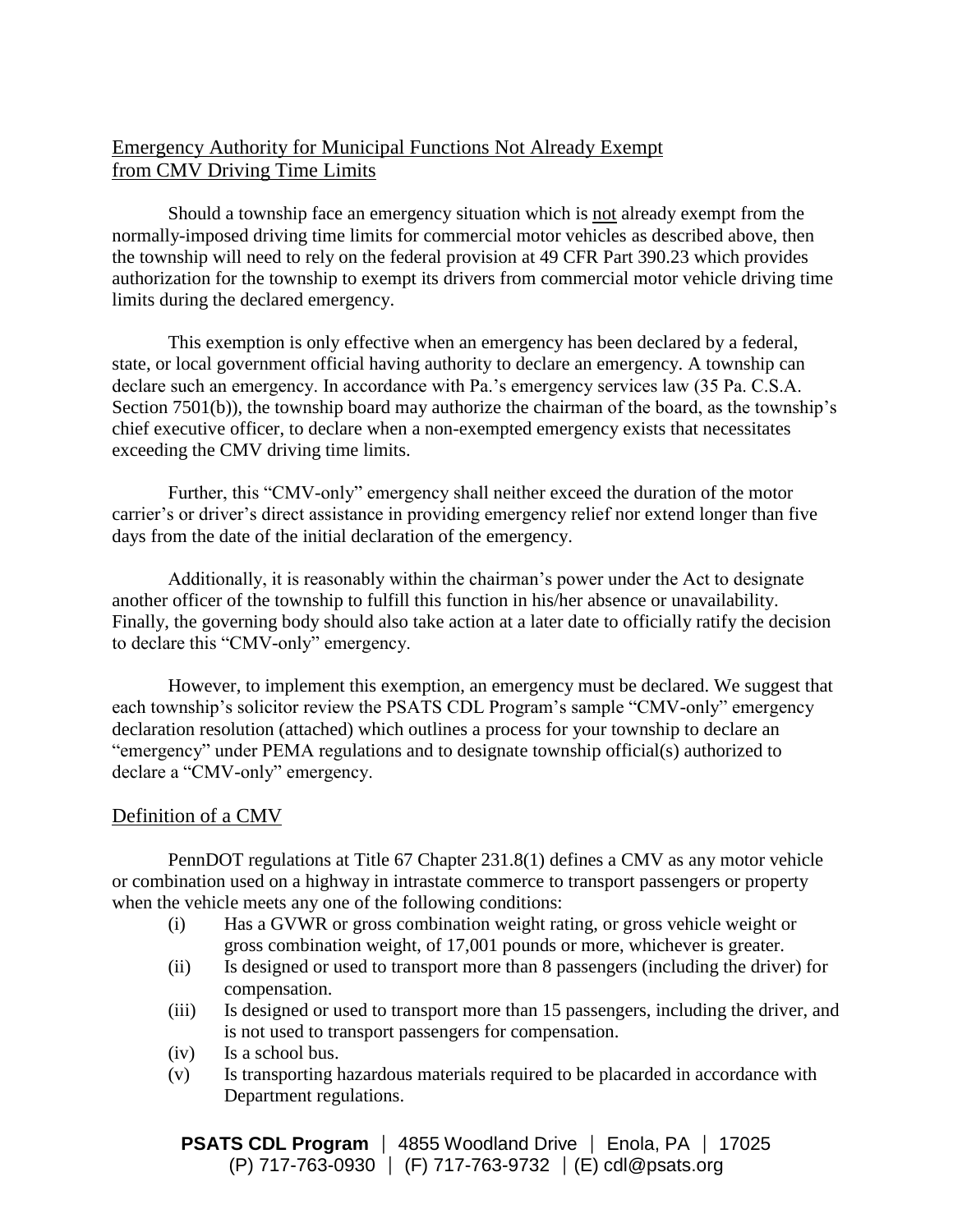#### SAMPLE RESOLUTION – TO BE REVIEWED BY TOWNSHIP SOLICITOR PRIOR TO ADOPTION

BOARD OF SUPERVISORS OF \_\_\_\_\_\_\_\_\_\_\_\_\_\_\_\_\_\_\_\_\_\_\_\_\_\_\_\_\_ TOWNSHIP,

# RESOLUTION NO. \_\_\_\_\_\_\_\_\_\_\_\_\_\_\_\_

# "A RESOLUTION PROVIDING FOR AN EXEMPTION TO CMV DRIVING

\_\_\_\_\_\_\_\_\_\_\_\_\_\_\_\_\_\_\_\_\_\_\_\_\_\_\_\_\_ COUNTY, PENNSYLVANIA

## TIME LIMITS DURING CERTAIN EMERGENCIES"

WHEREAS, the Township of  $($ "Township") is a municipal township of the second class situated in \_\_\_\_\_\_\_\_\_\_\_\_\_\_\_\_\_\_\_\_\_\_\_ County, Pennsylvania, and;

WHEREAS, the state's Vehicle Code at Title 67 Pa. Code Chapter 231.8(15) exempts local government drivers performing Roadway Maintenance, Snow Plowing Operations, and Traffic Control Support Operations from the commercial motor vehicle driving time limits normally imposed on such operations, and;

WHEREAS, the state's Vehicle Code at Title 67 Pa. Code Chapter 231.7(7) imposes commercial motor vehicle driving time limits on all other municipal operations not specifically exempted by Title 67 Pa. Code Chapter 231.8(15), and;

WHEREAS, the state's Vehicle Code at Title 67 Pa. Code Chapter 231.7(3) incorporates federal regulation 49 CFR Part 390.23 providing a mechanism for local governments to obtain needed relief from commercial motor vehicle driving time limits when engaged in municipal operations not already exempted by Title 67 Pa. Code Chapter 231.8(15), and;

WHEREAS, the Township wishes to establish a procedure to clarify when a situation exists for which the Township must specifically declare an emergency solely for the purpose of legally allowing its commercial motor vehicle drivers to exceed the normally-imposed commercial motor vehicle driving time limits;

#### NOW, THEREFORE, BE IT RESOLVED that:

A. An emergency shall exist anytime that the Township, upon decision of the Chairman of the Township Board of Supervisors, or, in his absence, his duly-appointed alternate, determines that a situation currently exists or is imminent, and which is not a situation already exempted by Title 67 Pa. Code Chapter 231.8(15), requiring Township drivers to exceed the normal daily driving time limits for commercial motor vehicles.

B. Declaring an emergency shall be the responsibility of the Chairman of the Township Board of Supervisors or, in his absence, his duly-appointed alternate, who shall: (1) Inform all Township commercial motor vehicle drivers that an emergency has been declared which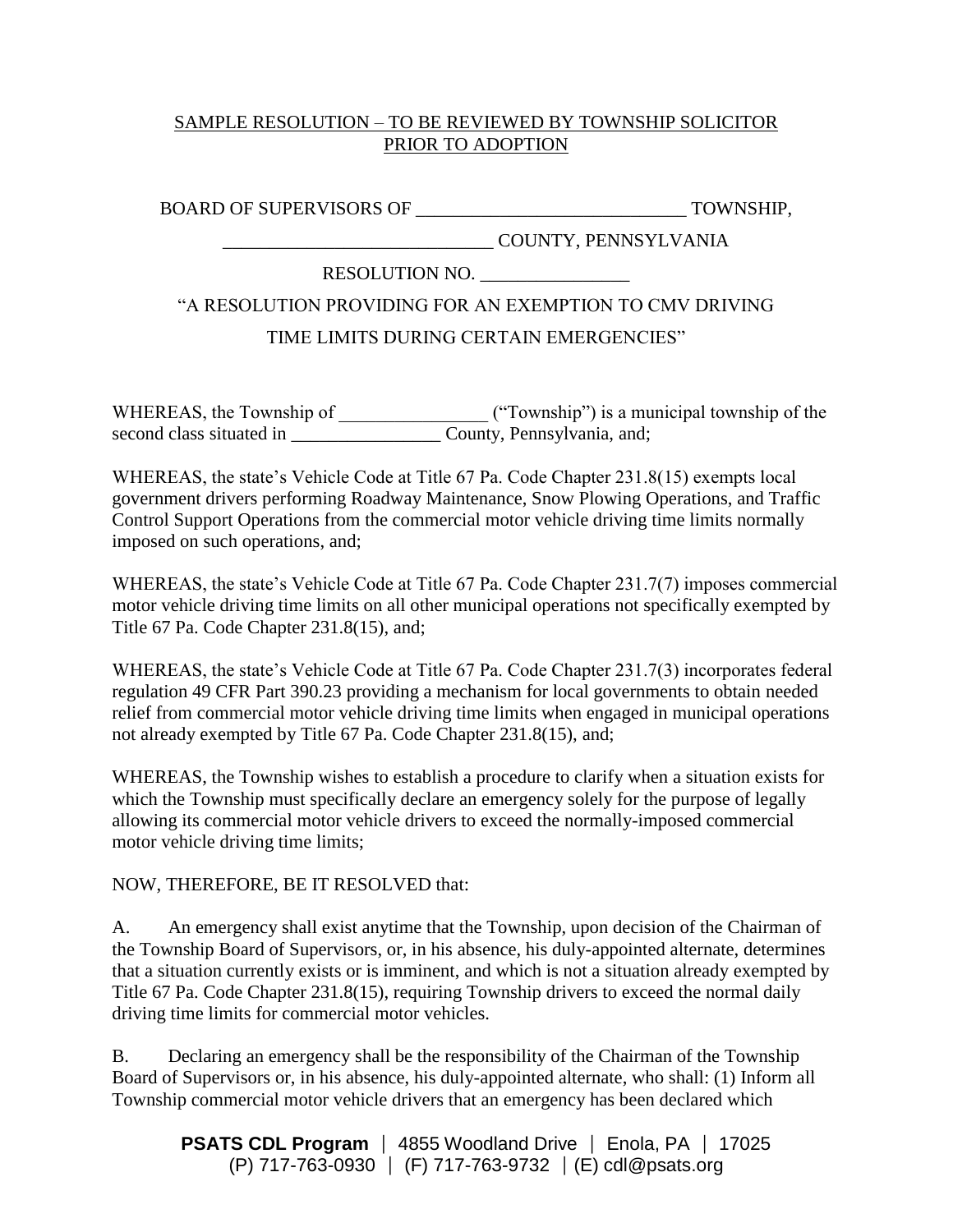authorize all qualified township drivers to exceed the normal commercial motor vehicle driving time limits; (2) Evaluate the rest status of the available drivers and take such status into account when dispatching qualified drivers, and (3) Provide written documentation of such declaration and authorization to such drivers, who shall carry said documentation while on driving duty in response to the emergency.

C. The Chairman of the Township Board of Supervisors, or, in his absence, his dulyappointed alternate, shall inform the Board of Supervisors of the declaration of any emergency at the next regular meeting of the Board of Supervisors.

D. As guidance, the individual making driving assignments during an emergency should employ best efforts to limit any individual driver's emergency assignment to fourteen (14) total driving hours before requiring at least eight (8) hours off-duty before re-assignment.

E. Further, the emergency suspension of commercial motor vehicle driving time limits shall neither exceed the duration of the Township's direct action in providing emergency relief, nor extend longer than five days from the date of this declaration of emergency.

| APPROVED AND ADOPTED this ______ day of ________________, 201__. |                               |                            |
|------------------------------------------------------------------|-------------------------------|----------------------------|
|                                                                  | TOWNSHIP BOARD OF SUPERVISORS |                            |
|                                                                  |                               |                            |
|                                                                  |                               | by                         |
|                                                                  |                               | <b>Board Chairman</b>      |
| ATTEST:                                                          |                               |                            |
|                                                                  |                               | <b>Board Vice-Chairman</b> |
| by $\overline{\phantom{a}}$                                      |                               | by                         |
| Secretary                                                        |                               | Supervisor                 |
|                                                                  | by                            |                            |
|                                                                  |                               | Supervisor                 |
|                                                                  | by                            |                            |

Supervisor

## End of Resolution ##